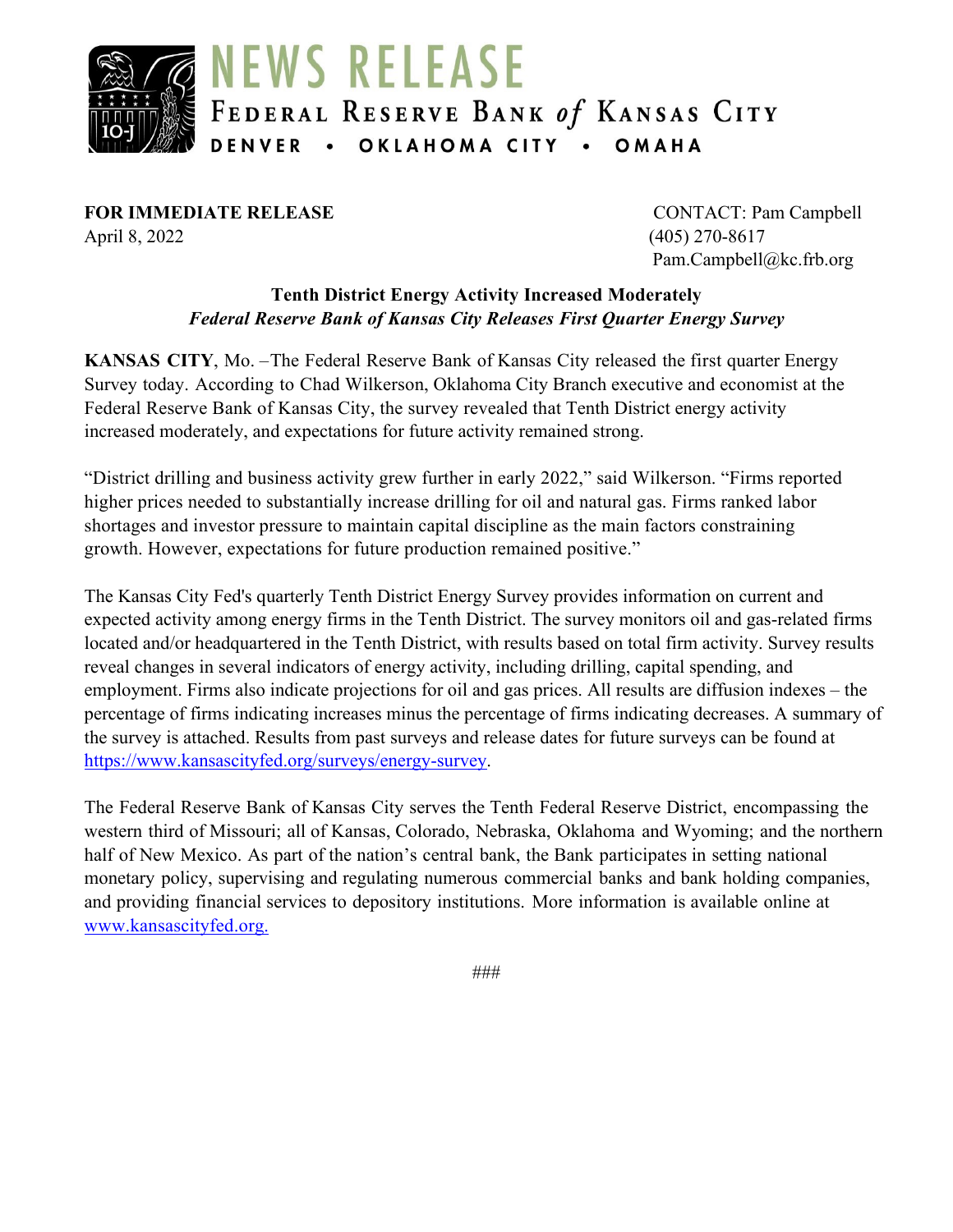# **TENTH DISTRICT ENERGY SUMMARY**

*First quarter energy survey results revealed that Tenth District energy activity increased moderately, and expectations for future activity remained strong. Firms reported that oil prices needed to be on average \$62 per barrel for drilling to be profitable, but \$86 per barrel for a substantial increase in drilling to occur. Similarly, natural gas prices needed to be \$3.72 per million Btu for drilling to be profitable on average, and \$4.53 per million Btu for drilling to increase.* 

## **Summary of Quarterly Indicators**

 Tenth District energy activity increased moderately in the first quarter of 2022, as indicated by firms contacted between March 15<sup>th</sup>, 2022, and March 31<sup>st</sup>, 2022 (Tables 1  $& 2$ ). The drilling and business activity index eased slightly from 32 to 29 but remained relatively high by historical standards, indicating solid expansion (Chart 1). The indexes for employment, wages and benefits, and access to credit reached their highest levels since the survey began in 2014. The index for profits also remained elevated, while the pace of growth for revenues slowed slightly and supplier delivery time declined.

 Year-over-year indexes were mixed compared with the previous survey. The year-over-year drilling and business activity index declined moderately from 74 to 52. The rate of growth also dipped for the revenues and profits indexes, and the supplier delivery time index decreased. However, the year-over-year capital expenditures index was at its highest level since 2018, and the employment, wages and benefits, and access to credit indexes posted record highs.

 Expectations for future activity remained strong in Q1 2022. The future drilling and business activity index inched down from 45 to 42, while expectations for future employment, capital spending, wages and benefits, and access to credit continued to increase. Price expectations for oil were lower compared to current prices. Expectations for natural gas prices were relatively flat, while natural gas liquids prices were expected to increase moving forward.

## **Summary of Special Questions**

 This quarter firms were asked what oil and natural gas prices were needed on average for drilling to be profitable across the fields in which they are active. The average oil price needed was \$62 per barrel, while the average natural gas price needed was \$3.72 per million Btu. Firms were also asked what prices were needed for a substantial increase in drilling to occur across the fields in which they are active. The average oil price needed was \$86 per barrel, with a range of \$45 to \$150 (Chart 3). The average natural gas price needed was \$4.53 per million Btu, with responses ranging from \$3.00 to \$6.50. Overall, firms reported the highest prices needed to be profitable and increase drilling in survey history (since 2014).

 Firms were also asked what they expected oil and natural gas prices to be in six months, one year, two years, and five years. Oil price expectations again surpassed survey records. The average expected WTI prices were \$96, \$89, \$83, and \$84 per barrel, respectively. In contrast, price expectations for natural gas declined. The average expected Henry Hub natural gas prices were \$4.45, \$4.32, \$4.29, and \$4.74 per million Btu, respectively.

 Energy firms were also asked about their key constraints to production growth (Chart 4). Firms ranked difficulty finding labor, investor pressure to maintain capital discipline, price uncertainty, and supply chain issues as primary items restraining growth. Still, on average, firms planned to increase production 7.5% by Q4 2022.

 In addition, firms were asked about well productivity (Chart 5). Around 52% of firms reported a slight increase in U.S. well productivity over the course of the pandemic, with nearly 30% of firms reporting slight or significant decreases and over 18% of firms reporting no change. Moving forward, 14% of firms expected a significant increase in productivity, and 48% expected a slight increase. However, 24% expected no change, and 14% expected a slight decrease in productivity in 2022.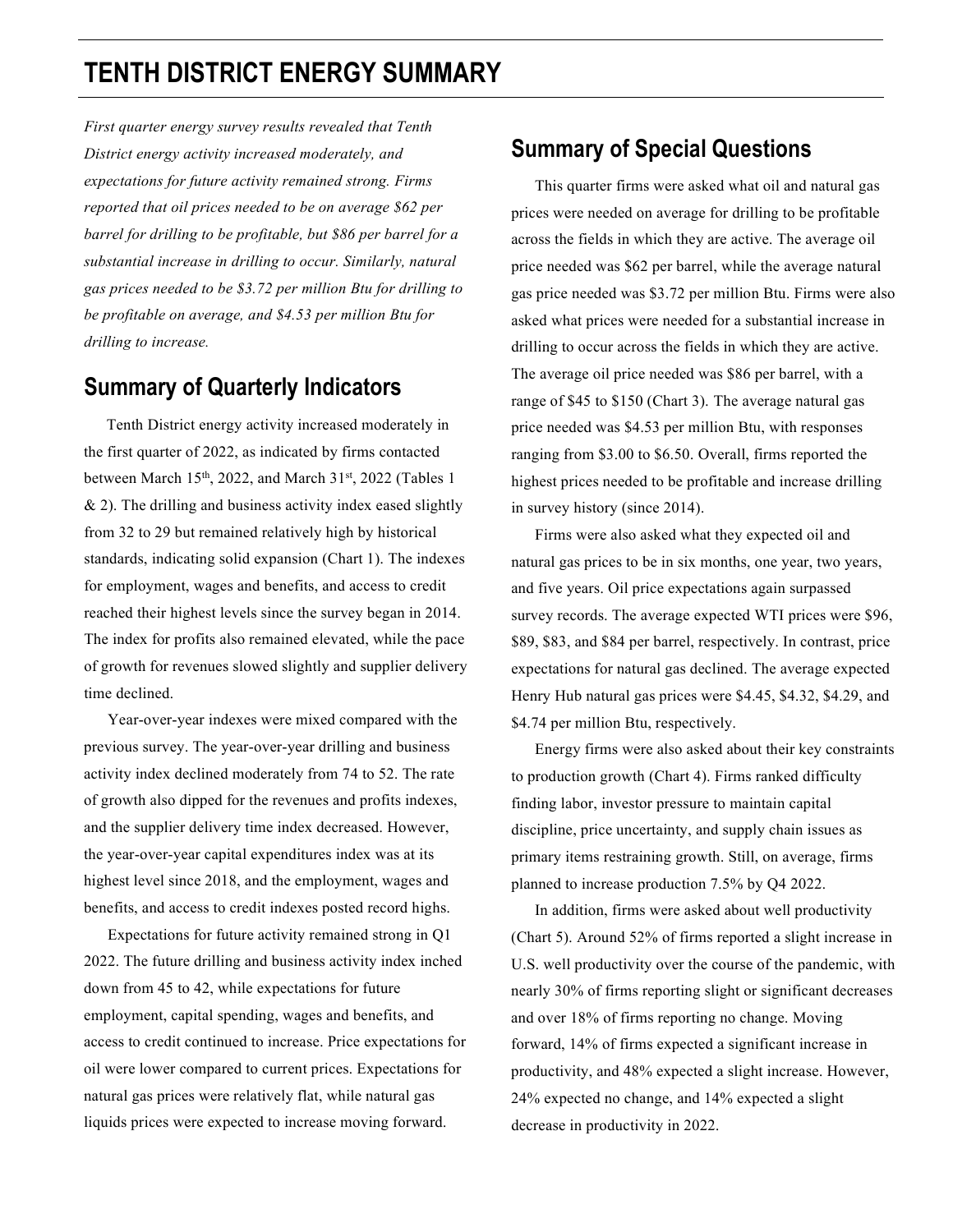# **Selected Energy Comments**

"The world oil price is currently in turmoil due to the Russian war on Ukraine, the negotiations with Iran and other outages and factors such as COVID resurgence in China. We expect higher prices until some clarity is reached on several of these issues. Expect high volatility to continue."

"The biggest factor is global demand and the ability for the US to continue expanding liquefaction capacities. If progress is made on that front, higher prices could be in order [for natural gas]."

"[Over the course of the pandemic], more disciplined use of capital along with adding extra overtime now instead of adding people."

"The extended years of low crude oil prices has killed the drilling business."

"[Over the course of the pandemic] technology in fracturing keeps becoming more efficient.... We are beginning to drill and complete our second-tier locations, with a bit of trepidation. I do not believe we will see the big percentage increase year over year as happened this past decade."

"[Over the course of the pandemic], the rising cost to drill & complete have operators revaluating this cost to justify drilling. Smaller independents are having a difficult time attracting new investors."

"[The Russia/Ukraine conflict] reduced our willingness to hedge due to increased risk of sharp price spikes."

"We have historically not hedged but recent events [Russia/Ukraine conflict] have caused us to do some evaluation."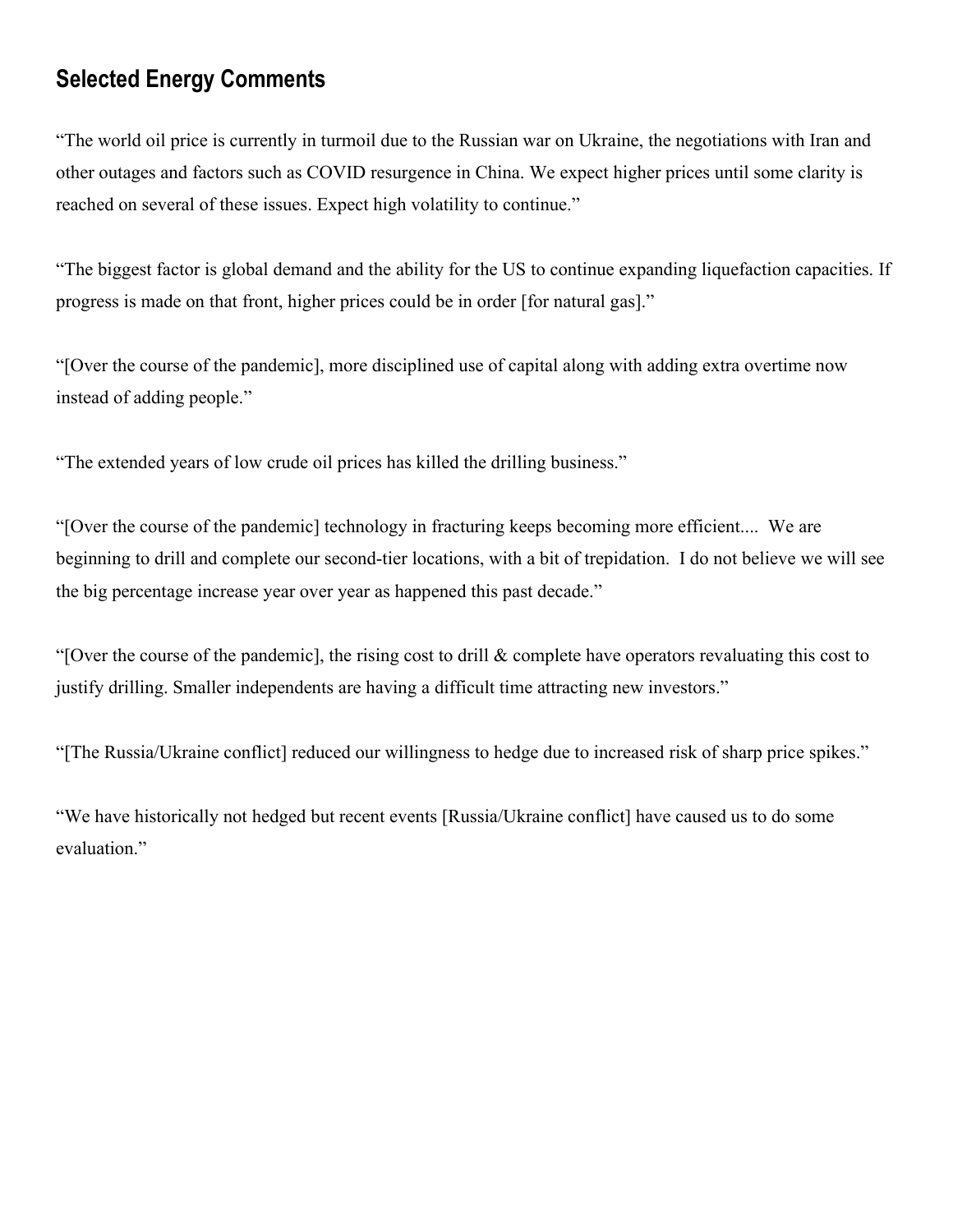### **Table 1 Summary of Tenth District Energy Conditions, Quarter 1, 2022**

|                                            | Quarter 1 vs. Quarter 4<br>$(\text{percent})^*$ |                |                         |      |          |                | Quarter 1 vs. Year Ago<br>$(\text{percent})^*$ |                | Expected in Six Months<br>$(\text{percent})^*$ |                |                |          |  |
|--------------------------------------------|-------------------------------------------------|----------------|-------------------------|------|----------|----------------|------------------------------------------------|----------------|------------------------------------------------|----------------|----------------|----------|--|
|                                            |                                                 | N <sub>o</sub> |                         | Diff |          | N <sub>o</sub> |                                                | Diff           |                                                | N <sub>o</sub> |                | Diff     |  |
| <b>Energy Company Indicators</b>           | Increase                                        | Change         | Decrease Index $\wedge$ |      | Increase | Change         | Decrease                                       | Index $\wedge$ | Increase                                       | Change         | Decrease       | Index'   |  |
| Drilling/Business Activity                 | 35                                              | 58             | 6                       | 29   | 58       | 35             | 6                                              | 52             | 42                                             | 58             | $\overline{0}$ | 42       |  |
| <b>Total Revenues</b>                      | 56                                              | 25             | 19                      | 38   | 78       | 16             | 6                                              | 72             | 66                                             | 22             | 13             | 53       |  |
| Capital Expenditures                       |                                                 |                |                         |      | 66       | 31             | 3                                              | 63             | 63                                             | 38             | $\theta$       | 63       |  |
| Supplier Delivery Time                     | 31                                              | 28             | 41                      | $-9$ | 34       | 28             | 38                                             | $-3$           | 31                                             | 47             | 22             | 9        |  |
| <b>Total Profits</b>                       | 53                                              | 38             | 9                       | 44   | 81       | 13             | 6                                              | 75             | 50                                             | 38             | 13             | 38       |  |
| Number of Employees                        | 45                                              | 48             | 6                       | 39   | 69       | 28             | 3                                              | 66             | 50                                             | 47             | 3              | 47       |  |
| <b>Employee Hours</b>                      | 44                                              | 53             | 3                       | 41   | 63       | 38             | $\mathbf{0}$                                   | 63             | 41                                             | 59             | $\mathbf{0}$   | 41       |  |
| Wages and Benefits                         | 59                                              | 38             | 3                       | 56   | 84       | 16             | $\mathbf{0}$                                   | 84             | 72                                             | 28             | $\mathbf{0}$   | 72       |  |
| Access to Credit                           | 28                                              | 69             | 3                       | 25   | 41       | 56             | 3                                              | 38             | 25                                             | 69             | 6              | 19       |  |
| <b>Expected Oil Prices</b>                 |                                                 |                |                         |      |          |                |                                                |                | 28                                             | 28             | 44             | $-16$    |  |
| <b>Expected Natural Gas Prices</b>         |                                                 |                |                         |      |          |                |                                                |                | 26                                             | 48             | 26             | $\theta$ |  |
| <b>Expected Natural Gas Liquids Prices</b> |                                                 |                |                         |      |          |                |                                                |                | 35                                             | 48             | 16             | 19       |  |

\*Percentage may not add to 100 due to rounding.

^Diffusion Index. The diffusion index is calculated as the percentage of total respondents reporting increases minus the percentage reporting declines.

Note: The first quarter survey ran from March 15, 2022 to March 31, 2022 and included 33 responses from firms in Colorado, Kansas, Nebraska, Oklahoma, Wyoming, northern New Mexico, and western Missouri.



#### **Chart 1. Drilling/Business Activity Index vs. a Quarter Ago**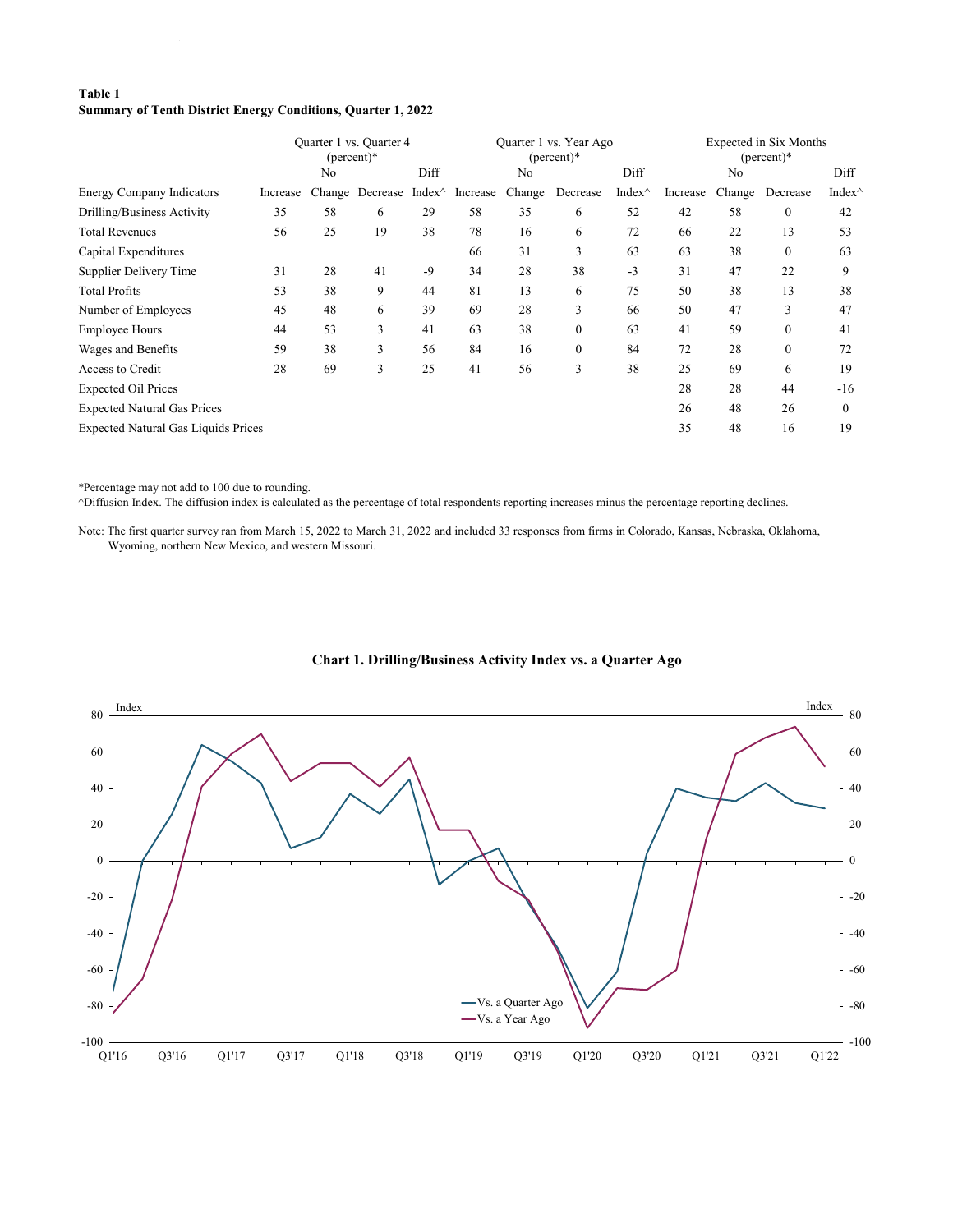### **Table 2 Historical Energy Survey Indexes**

|                                                                | Q1'19            | Q2'19            | Q3'19            | Q4'19            | Q1'20        | Q2'20            | Q3'20            | Q4'20            | Q1'21            | Q2'21        | Q3'21        | Q4'21        | Q1'22            |
|----------------------------------------------------------------|------------------|------------------|------------------|------------------|--------------|------------------|------------------|------------------|------------------|--------------|--------------|--------------|------------------|
| Versus a Quarter Ago                                           |                  |                  |                  |                  |              |                  |                  |                  |                  |              |              |              |                  |
| (not seasonally adjusted)                                      |                  |                  |                  |                  |              |                  |                  |                  |                  |              |              |              |                  |
| Drilling/Business Activity                                     | $\boldsymbol{0}$ | $\tau$           | $-23$            | $-48$            | $-81$        | -61              | 4                | 40               | 35               | 33           | 43           | 32           | 29               |
| <b>Total Revenues</b>                                          | 13               | $-14$            | $-10$            | 6                | $-73$        | $-78$            | $-7$             | 31               | 44               | 82           | 82           | 63           | 38               |
| Capital Expenditures                                           | n/a              | n/a              | n/a              | n/a              | n/a          | n/a              | n/a              | n/a              | n/a              | n/a          | n/a          | n/a          | n/a              |
| Supplier Delivery Time                                         | 3                | $\tau$           | $-7$             | -6               | $-24$        | $-13$            | $-21$            | $\boldsymbol{0}$ | 5                | $-3$         | $-3$         | 6            | $-9$             |
| <b>Total Profits</b>                                           | 6                | $-18$            | $-23$            | $-21$            | $-81$        | $-88$            | $-24$            | 14               | 36               | 70           | 69           | 34           | 44               |
| Number of Employees                                            | 3                | $\mathbf{0}$     | $-10$            | $\boldsymbol{0}$ | $-54$        | $-56$            | $-39$            | -14              | 12               | 25           | 26           | 34           | 39               |
| <b>Employee Hours</b>                                          | 6                | $\boldsymbol{0}$ | $\boldsymbol{0}$ | $-12$            | $-54$        | $-55$            | $-38$            | 3                | 17               | 42           | 38           | 28           | 41               |
| Wages and Benefits                                             | 28               | 15               | 10               | 9                | $-24$        | $-38$            | $-17$            | 9                | 21               | 39           | 33           | 53           | 56               |
| Access to Credit                                               | $-10$            | $-7$             | -6               | $-21$            | $-32$        | $-31$            | $-28$            | $-6$             | 5                | 9            | 16           | $10\,$       | 25               |
| Versus a Year Ago                                              |                  |                  |                  |                  |              |                  |                  |                  |                  |              |              |              |                  |
| Drilling/Business Activity                                     | 17               | $-11$            | $-21$            | $-50$            | $-92$        | $-70$            | -71              | -60              | 12               | 59           | 68           | 74           | 52               |
| <b>Total Revenues</b>                                          | 23               | $-22$            | $-7$             | $-19$            | $-81$        | $-74$            | $-79$            | $-77$            | 20               | 88           | 92           | 88           | 72               |
| Capital Expenditures                                           | 3                | $\overline{4}$   | $-10$            | $-13$            | $-68$        | $-69$            | $-66$            | $-57$            | 14               | 30           | 54           | 59           | 63               |
| Supplier Delivery Time                                         | 3                | $\tau$           | $-21$            | $-13$            | $-22$        | $-26$            | $-10$            | $-9$             | 7                | 3            | 8            | 9            | $-3$             |
| <b>Total Profits</b>                                           | 6                | $-24$            | $-13$            | $-30$            | $-83$        | $-84$            | $-83$            | $-69$            | 5                | 91           | 82           | 84           | 75               |
| Number of Employees                                            | 24               | $\overline{4}$   | $-13$            | $-18$            | $-62$        | -61              | $-59$            | -60              | $-17$            | 12           | 31           | 32           | 66               |
| <b>Employee Hours</b>                                          | 16               | 3                | $-17$            | $-18$            | $-62$        | $-53$            | $-62$            | $-46$            | $-7$             | 30           | 45           | 29           | 63               |
| Wages and Benefits                                             | 47               | 43               | 33               | 3                | $-30$        | $-16$            | $-24$            | $-32$            | $\boldsymbol{0}$ | 45           | 56           | $77 \,$      | 84               |
| Access to Credit                                               | 3                | $-7$             | $\boldsymbol{0}$ | $-16$            | $-44$        | $-35$            | $-28$            | $-46$            | $-12$            | 24           | 29           | 23           | 38               |
| <b>Expected in Six Months</b>                                  |                  |                  |                  |                  |              |                  |                  |                  |                  |              |              |              |                  |
| (not seasonally adjusted)                                      |                  |                  |                  |                  |              |                  |                  |                  |                  |              |              |              |                  |
| Drilling/Business Activity                                     | 17               | $-26$            | $-21$            | -16              | $-78$        | $\boldsymbol{0}$ | $\boldsymbol{0}$ | 26               | 41               | 41           | 45           | 45           | 42               |
| <b>Total Revenues</b>                                          | 47               | $-4$             | $\overline{4}$   | 13               | $-78$        | $-16$            | $-7$             | 51               | 54               | 76           | 58           | 50           | 53               |
| Capital Expenditures                                           | 19               | $-4$             | $-17$            | $-13$            | $-73$        | $-35$            | $-14$            | 9                | 36               | 33           | 31           | 53           | 63               |
| Supplier Delivery Time                                         | 14               | 14               | $-14$            | $-23$            | $-32$        | $-19$            | 3                | $-3$             | 10               | 18           | 8            | 9            | 9                |
| <b>Total Profits</b>                                           | 35               | $-7$             | $-10$            | $\boldsymbol{0}$ | $-81$        | $-10$            | $-3$             | 51               | 37               | 79           | 59           | 44           | 38               |
| Number of Employees                                            | 14               | $\boldsymbol{0}$ | $-3$             | $-16$            | $-68$        | $-26$            | $-38$            | $-9$             | 24               | 30           | 31           | 42           | 47               |
| <b>Employee Hours</b>                                          | 13               | $-4$             | $-10$            | $-18$            | $-59$        | $-33$            | $-31$            | $-3$             | 36               | 27           | 26           | 23           | 41               |
| Wages and Benefits                                             | 28               | 15               | 17               | -6               | -49          | $-19$            | $-28$            | 12               | 36               | 36           | 46           | 71           | 72               |
| Access to Credit                                               | $\boldsymbol{0}$ | $-3$             | $-10$            | $-9$             | -44          | $-13$            | $-10$            | 6                | 7                | 12           | 13           | 6            | 19               |
| <b>Expected Oil Prices</b>                                     | 34               | 15               | 32               | 28               | $-19$        | $28\,$           | 28               | 51               | 24               | 55           | 33           | 34           | $-16$            |
| <b>Expected Natural Gas Prices</b>                             | 3                | 10               | 23               | $-6$             | 16           | 38               | 34               | 37               | 31               | 59           | 31           | 3            | $\boldsymbol{0}$ |
| <b>Expected Natural Gas Liquids Prices</b>                     | 18               | $-7$             | 13               | $10\,$           | $\mbox{-}8$  | 45               | 31               | $40\,$           | 36               | 63           | 34           | 13           | 19               |
| <b>Special Price Questions</b>                                 |                  |                  |                  |                  |              |                  |                  |                  |                  |              |              |              |                  |
| (averages)                                                     |                  |                  |                  |                  |              |                  |                  |                  |                  |              |              |              |                  |
| Profitable WTI Oil Price (per barrel)                          | \$52             |                  | \$55             |                  | \$47         |                  | \$49             |                  | \$53             |              | \$57         |              | \$62             |
| WTI Price to Substantially Increase Drilling                   |                  | \$66             |                  | \$65             |              | \$51             |                  | \$56             |                  | \$72         |              | \$73         | \$86             |
| WTI Price Expected in 6 Months                                 | \$60             | \$57             | \$58             | \$60             | \$33         | \$41             | \$43             | \$48             | \$62             | \$74         | \$73         | \$75         | \$96             |
| WTI Price Expected in 1 Year                                   | \$61             | \$60             | \$60             | \$62             | \$42         | \$47             | \$47             | \$52             | \$65             | \$76         | \$75         | \$78         | \$89             |
| WTI Price Expected in 2 Years<br>WTI Price Expected in 5 Years | \$65<br>\$72     | \$63<br>\$70     | \$63<br>\$69     | \$65<br>\$71     | \$50<br>\$58 | \$53<br>\$60     | \$53<br>\$60     | \$56<br>\$61     | \$67<br>\$70     | \$76<br>\$78 | \$75<br>\$76 | \$78<br>\$80 | \$83<br>\$84     |
| Profitable Natural Gas Price (per million BTU)                 | \$3.02           |                  | \$2.91           |                  | \$2.65       |                  | \$3.12           |                  | \$2.94           |              | \$3.88       |              | \$3.72           |
| Natural Gas Price to Substantially Increase Drilling           |                  | \$3.40           |                  | \$3.66           |              | \$2.88           |                  | \$3.28           |                  | \$3.82       |              | \$4.27       | \$4.53           |
| Henry Hub Price Expected in 6 Months                           | \$2.85           | \$2.52           | \$2.59           | \$2.38           | \$2.02       | \$2.17           | \$2.62           | \$2.68           | \$2.72           | \$3.19       | \$4.72       | \$3.66       | \$4.45           |
| Henry Hub Price Expected in 1 Year                             | \$2.91           | \$2.59           | \$2.58           | \$2.49           | \$2.34       | \$2.41           | \$2.71           | \$2.88           | \$2.94           | \$3.21       | \$4.22       | \$3.92       | \$4.32           |
| Henry Hub Price Expected in 2 Years                            | \$3.05           | \$2.79           | \$2.81           | \$2.69           | \$2.57       | \$2.64           | \$2.87           | \$3.03           | \$3.14           | \$3.34       | \$4.31       | \$3.97       | \$4.29           |
| Henry Hub Price Expected in 5 Years                            | \$3.18           | \$3.16           | \$3.20           | \$3.09           | \$2.94       | \$3.02           | \$3.28           | \$3.23           | \$3.50           | \$3.71       | \$4.79       | \$4.29       | \$4.74           |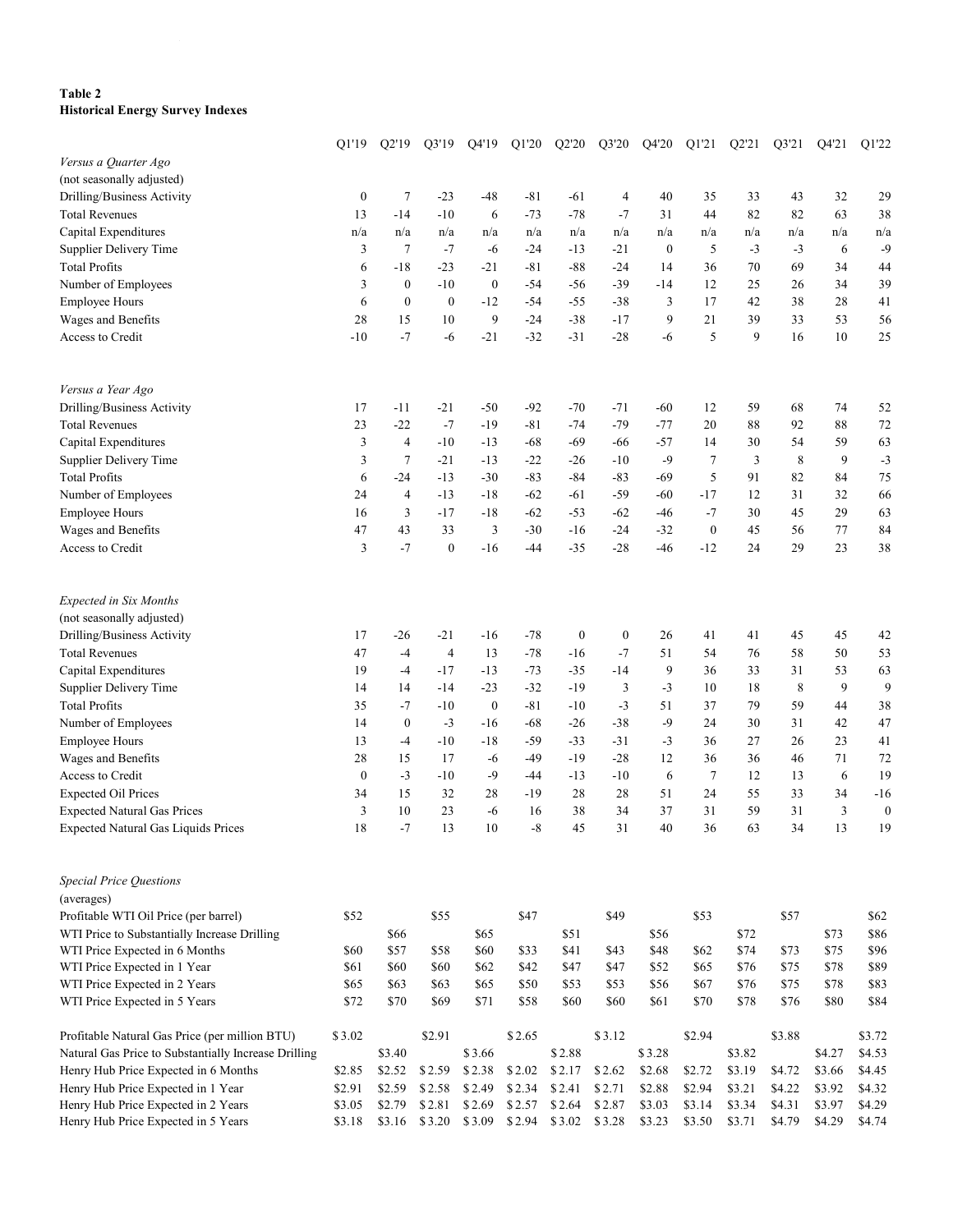**Chart 2. Special Question - What price is currently needed for a drilling to be profitable and for a substantial increase in drilling to occur for oil? What do you expect WTI prices to be in six months, one year, two years, and five years?**



**Chart 3. Special Question - What price is currently needed for a drilling to be profitable and for a substantial increase in drilling to occur for natural gas? What do you expect Henry Hub prices to be in six months, one year, two years, and five years?**